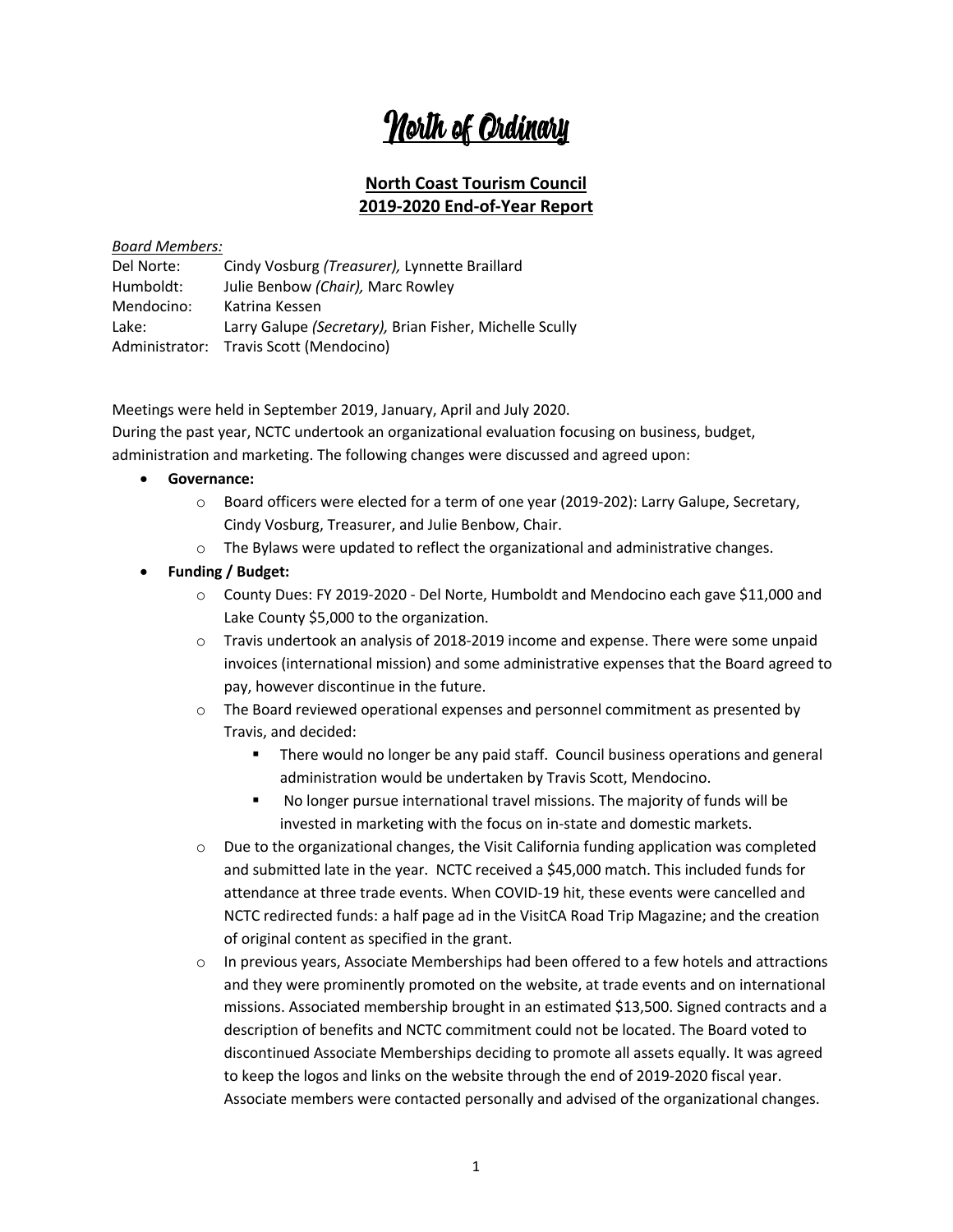### • **Marketing:**

- o The designation (by Visit California) of North Coast Tourism Council (as a region name) did not include Lake County, as they aren't coastal. The group agreed to a DBA and the outward facing name was changed to *North of Ordinary.* NCTC did not renew the website and social marketing contract with ThisCrowd. It awarded the contract to Lynnette Braillard/LuLish, (a company working with Del Norte and other DMO's) to develop a new website, update content and produce digital campaigns.
- $\circ$  The NCTC map & brochure was updated and corrected. 25,000 were printed and Certified Folder Display were contracted with for distribution to specific sites and Visitor Centers in California and Southern Oregon. Funds from the 2019-2020 budget covered these costs.

### • **Visit California:**

- o Due to the dire financial impact on VCA's funding, grants of only \$15,000 were awarded to all rural counties for the 2020/2021 fiscal year. NCTC agreed to invest the majority of funds in marketing, as no travel or in-person trade events are planned for the remainder of the fiscal year.
- $\circ$  Dues: FY 2020-2021 Not knowing the real impact on future funding, each County has agreed put \$5K into NCTC with Del Norte, Humboldt and Mendocino pledging an additional \$6K if needed after a 6-month budget review.

### • **Rural Tourism Advocacy:**

 $\circ$  In April, the NCTC met with Senator McGuire to lobby for support for our rural communities. He was very interested and supportive.

### • **Covid-19 Impacts:**

- o In June, a weekly 3-county Covid Economic Reliance meeting was established to discuss concerns, share information, and connect different agencies. Del Norte, Humboldt and Mendocino participate. This is a very informative and idea sharing forum and a good resource.
- $\circ$  Due to the disparity in the individual county mandates (mask wearing, social distancing), the steps for lodging to become compliant with regulations, the closure of all/most indoor eating and drinking establishments, cultural institutions, and the moratorium on all social gatherings (festivals, events), it was predicted that tourism revenue would take a deep dive.
- $\circ$  And initially it did. March 19 through May saw no sanctioned out-of-county travel except for essential workers. Some lodgings temporarily closed, some hosted essential workers. Many travel-related businesses scrambled to understand the guidelines for re-opening and applied for PPP assistance.
- $\circ$  In the run up to Memorial Day weekend, people were traveling to rural counties to escape from cities and towns in the State. As predicted, they were road trippes. Visitors, while bringing some revenue, also brought anxiety and concern for the residents' health and safety.

Then came the wildfires.

- September: And still they come from across the states to the rural counties in cars and RV's. In some areas, revenue from accommodations may see a small downturn. Revenue from events and festivals will be almost non-existent.
- o While many sectors of the travel/tourism trade have taken a huge revenue hit (air travel, cruise lines, amusement parks) and will take perhaps years to rebound, it is the smaller locally owned and operated restaurants, bars, casino's and retail trade that may not survive.